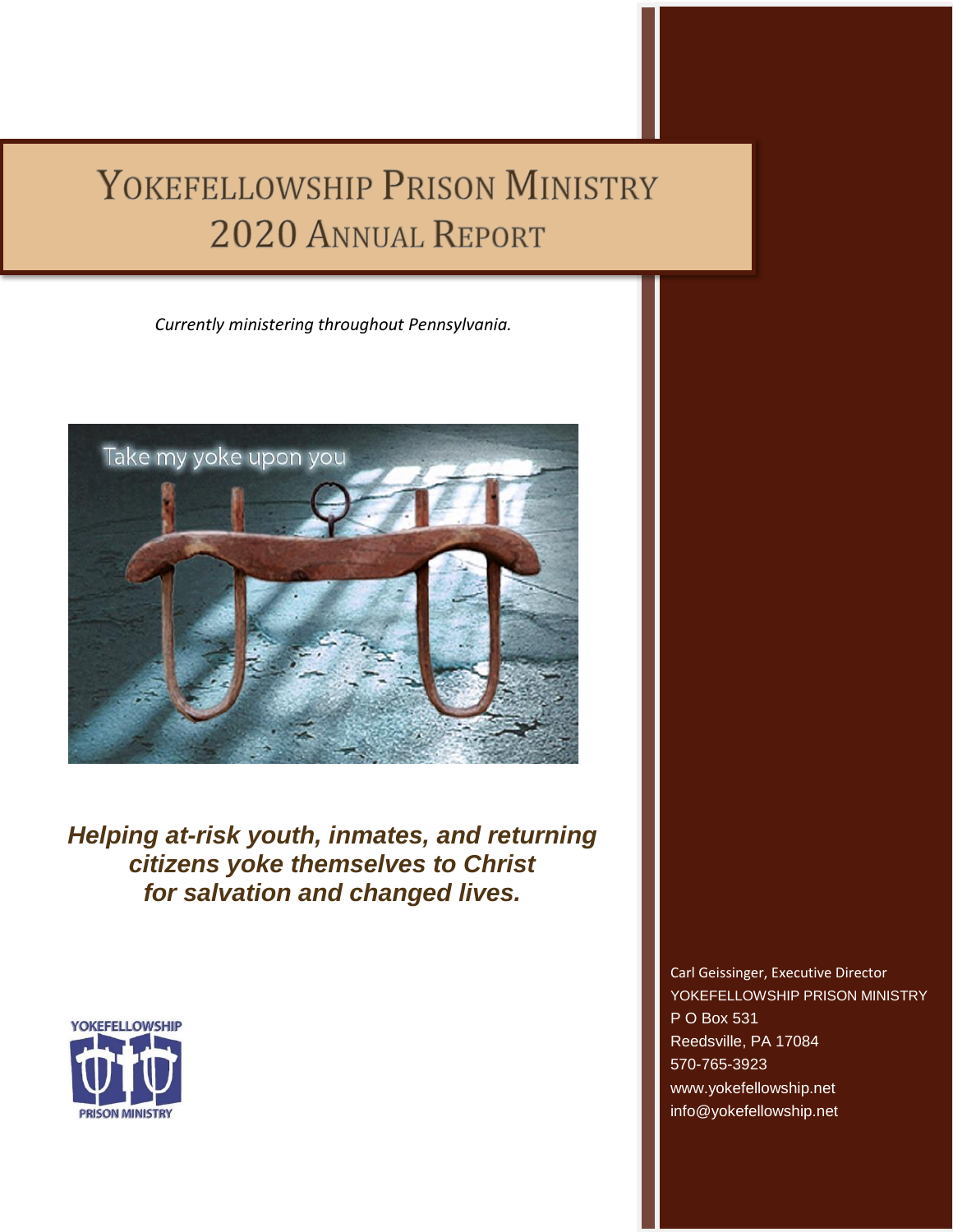## TABLE OF CONTENTS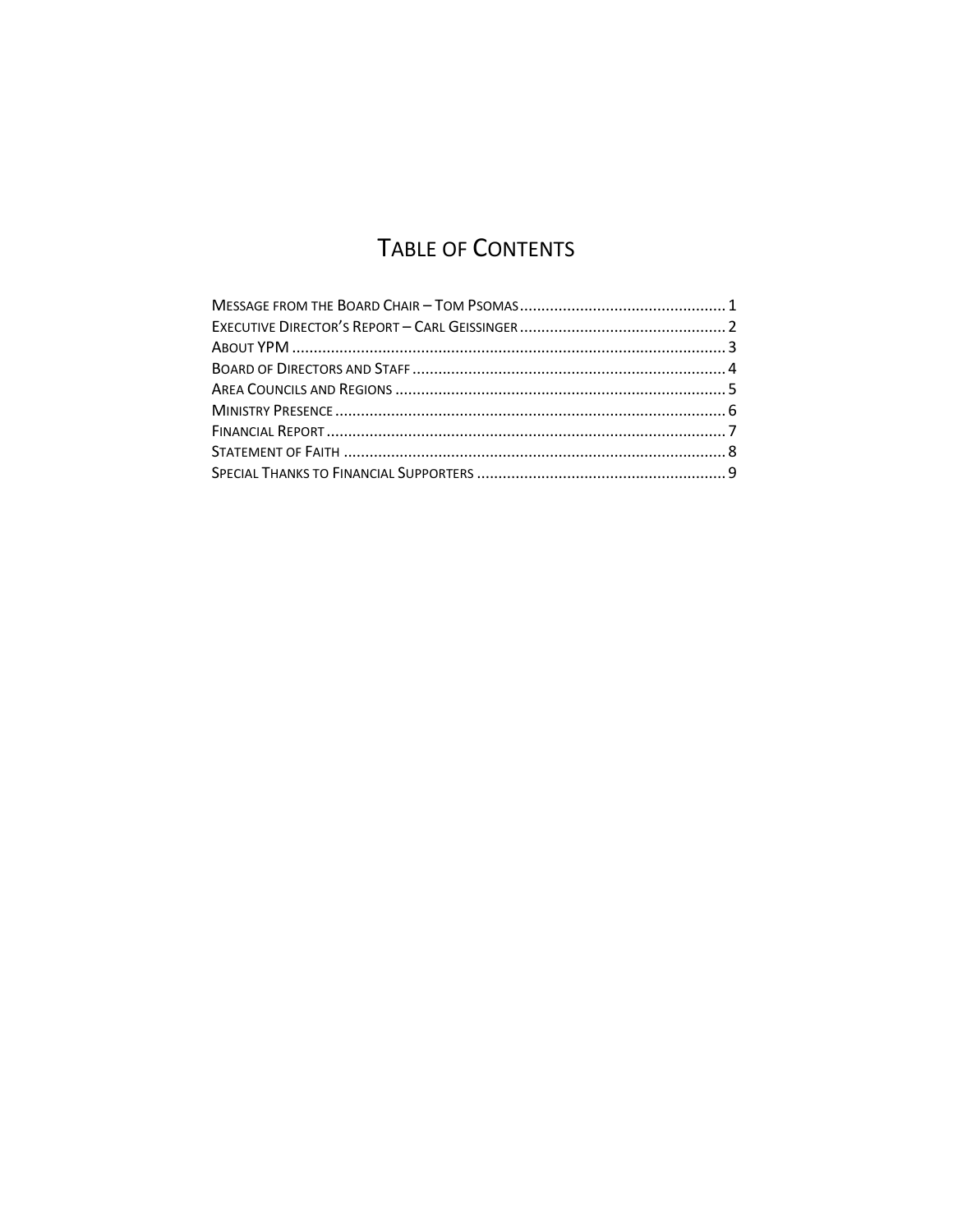#### MESSAGE FROM THE BOARD CHAIR – TOM PSOMAS (THROUGH 11/9/20)

Dear YPM Supporters and Volunteers,



We continue to thank God for each of you, our many Yokefellows, for your prayers, financial support and faithful commitment to the YPM Ministry in 2020.

Our Ministry experienced a deep lose this year with the sudden passing of a dear board member**;** Pam Rodkey, a Director at Large, went

home to be with the Lord. Pam made significant contributions while serving on the board and will be deeply missed.

We added two new board members in 2020: Charity Sampsell and Freddie Nole. Both are returned citizens and their experience as such has greatly enhanced our understanding of the needs of inmates both during incarceration and once they are released.

The Covid-19 pandemic affected a number of our volunteers and we lost several wonderful people who dedicated many years to the ministry. Through it all, Romans 8:28 continued to give us hope because the Good News is that God continued to lead us and much was accomplished despite this unprecedented health challenge. We were taken in new directions as we developed our understanding of technology. A promotional video as well as videos of all our 2020 Annual Conference speakers were created and then made available on line for all to view. Our Annual Membership Meeting, still took place with delegates having the option of attending in-person or via the internet.

As our ministries inside the prisons were necessarily paused, we began making re-entry and aftercare focal points of the ministry. With the inclusion of returning citizens on our board we have gained a deeper perspective in both areas. God continues to lead us in that effort as we seek to work more closely with churches to partner with us. Despite our losses, God continues to provide!

In our monthly meetings, the board drafted by-law changes on the Resignation and Dismissal of Board Members as well as created a Board Chair Review and Periodic Planning Conference, which better defines the role of the Board Chair and subsequent expectations. We also adopted Pen Pal Policies and launched our quarterly newsletter for volunteers and supporters.

The YPM Statement of Faith remains a cornerstone of the Ministry. Accordingly, the Board took steps to fortify it by adding Scripture references to define ministry principles and instruct volunteers on how they are expected to conduct themselves (see page 8). Further, the Board adopted policies that Board Members as well as faithbased partners must be in 100% agreement with the Statement of Faith. The updated Statement of Faith also makes our positions very clear when interviewing prospective volunteers or conducting assessments of existing personnel.

We are excited to begin 2021 with all positions on the board filled. With the details regarding in-person ministry still unclear, we continue to seek God's direction on re-entry and aftercare and thank you in advance for your continued prayer support as we seek to change lives as only Jesus can!

Respectfully submitted for the Board,

.

Tom Psomas, Chair YPM Inc Board of Directors July 2019 through Nov 9, 2020

Note: Tom chose not to seek re-election to the board after his term expired. Tom's service and skilled leadership was greatly appreciated. David Lewis who has served on the board as the SE Regional Chair was then elected board chair for a three-year term at the November 9th Annual Membership Meeting.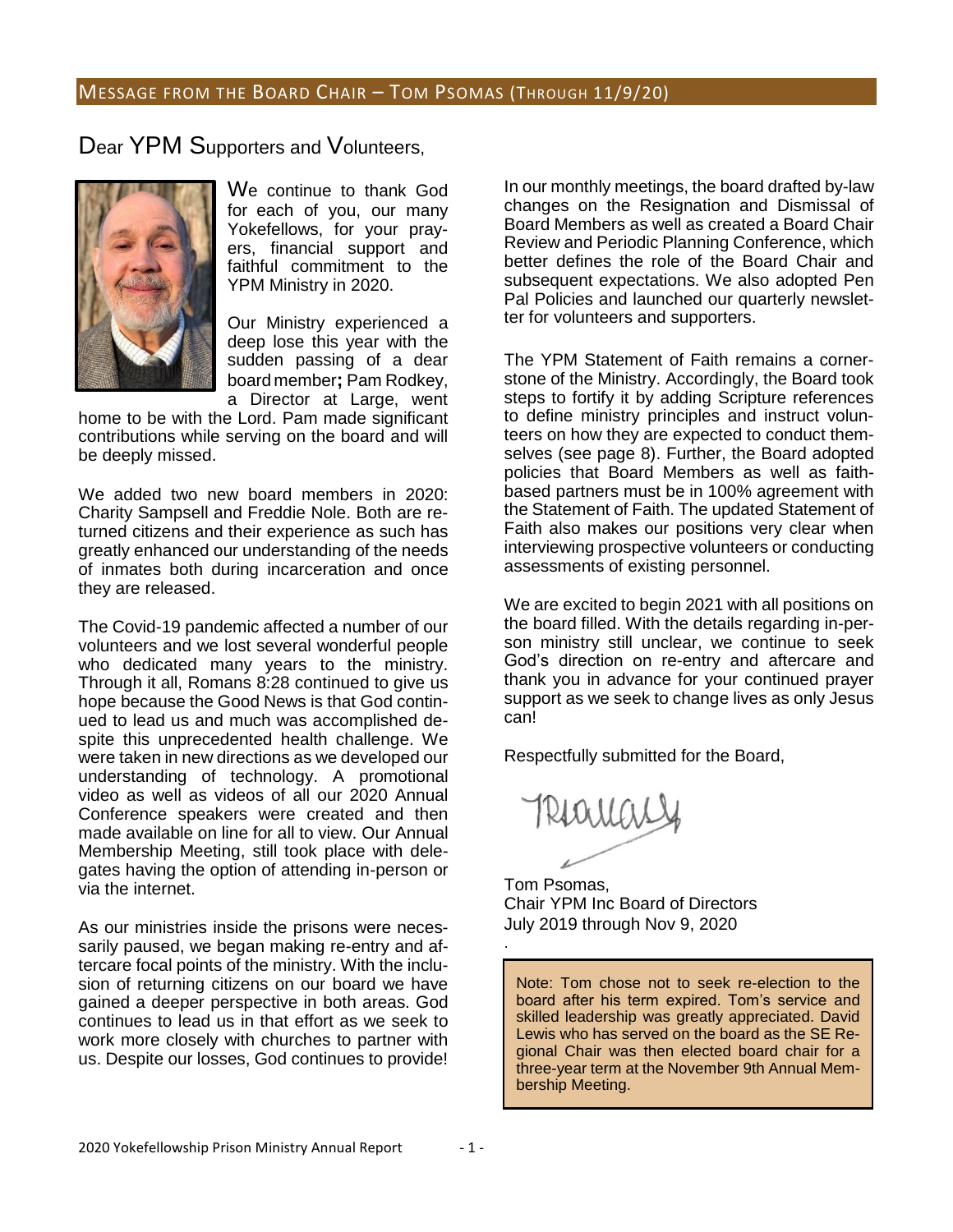#### EXECUTIVE DIRECTORS' REPORT - CARL GEISSINGER



#### **YPM – OLD WINESKINS OR NEW WINESKINS?**

*"No one sews a patch of unshrunk cloth on an old garment. Otherwise, the new piece will pull away from the old, making the tear worse. And no one pours new wine into old wineskins. Otherwise, the wine will burst the skins, and both the wine and the wineskins will be ruined. No, they pour new wine into new wineskins."* **Mark 2:21-22.**

The year 2020 brought many challenges as prison doors were closed to volunteers since mid-March. In times like this it was important to focus on what we could do, not what we couldn't do.

**"IN PRISON" MINISTRY -** We prayed for the inmates and staff in prison at this difficult time. We sought God's face as we refocus this ministry. Some volunteers have been ministering to inmates by sending in study notes or videos to chaplains. And we encouraged all of our volunteers to use their time in whatever way to become more effective in their ministries. I also met with Area Council leaders via Zoom to help them grow in their role of leadership, strengthen the ties between Area Councils, and familiarize them with our many YPM resources.

**REENTRY MINISTRY**– "In-prison" ministry has been YPM's primary focus for many years but we had recently begun to focus also on reentry. In fact, our 2020 Annual Conference was entitled "Effective Ministry Inside and Out," and we had dynamic speakers and workshops lined up to help us get there. So with prison doors shut we had even more time and energy to focus on aftercare, helping those about to be released and recently released from prison. back into society. So much of our energy between March and the end of the year was focused on working with and learning from returning citizens. One Area Council started weekly small group conference calls, "Yokefellows on the Outside," with returning citizens who do not have access to computers and they are encouraging other Area Councils and volunteers to do the same.

Also, we were blessed in this area when two returning citizens who have successfully transitioned back into society, Freddie Nole and Charity Sampsell, joined our board of directors in November. Both jumped in and hit the ground running, spurring us on and helping us to reimagine our reentry approach and goals.

**NEW WINESKINS** - A friend of mine once said, "blessed are the flexible, for they will not be bent out of shape." In times like this we are learning to be flexible. We want to be like new wineskins that can stretch to allow the fermentation of the wine. We refuse to be like the old wineskins that are too brittle and have no room for the fermentation of the Spirit. So, in this unplanned sabbatical year we have taken time to listen to the Spirit of God and trust him to shape new wineskins for effective ministry for years to come.

**MAJOR STEP FORWARD** – Another positive outcome of the 2020 Covid-19 restrictions was that it forced us to grow "virtually". Like many other organizations that annually hold large gatherings we cancelled our annual conference which was scheduled for the first weekend in October. In its stead, we videoed all of our speakers and workshop leaders and made the videos available on youTube and on our website. We then encouraged Area Councils to meet locally to view and discuss the videos. While the large fellowship was not there, many small fellowships were. And these high-quality videos will be a resource for years to come. You can view the videos on youTube or on our website.

Carl Devourger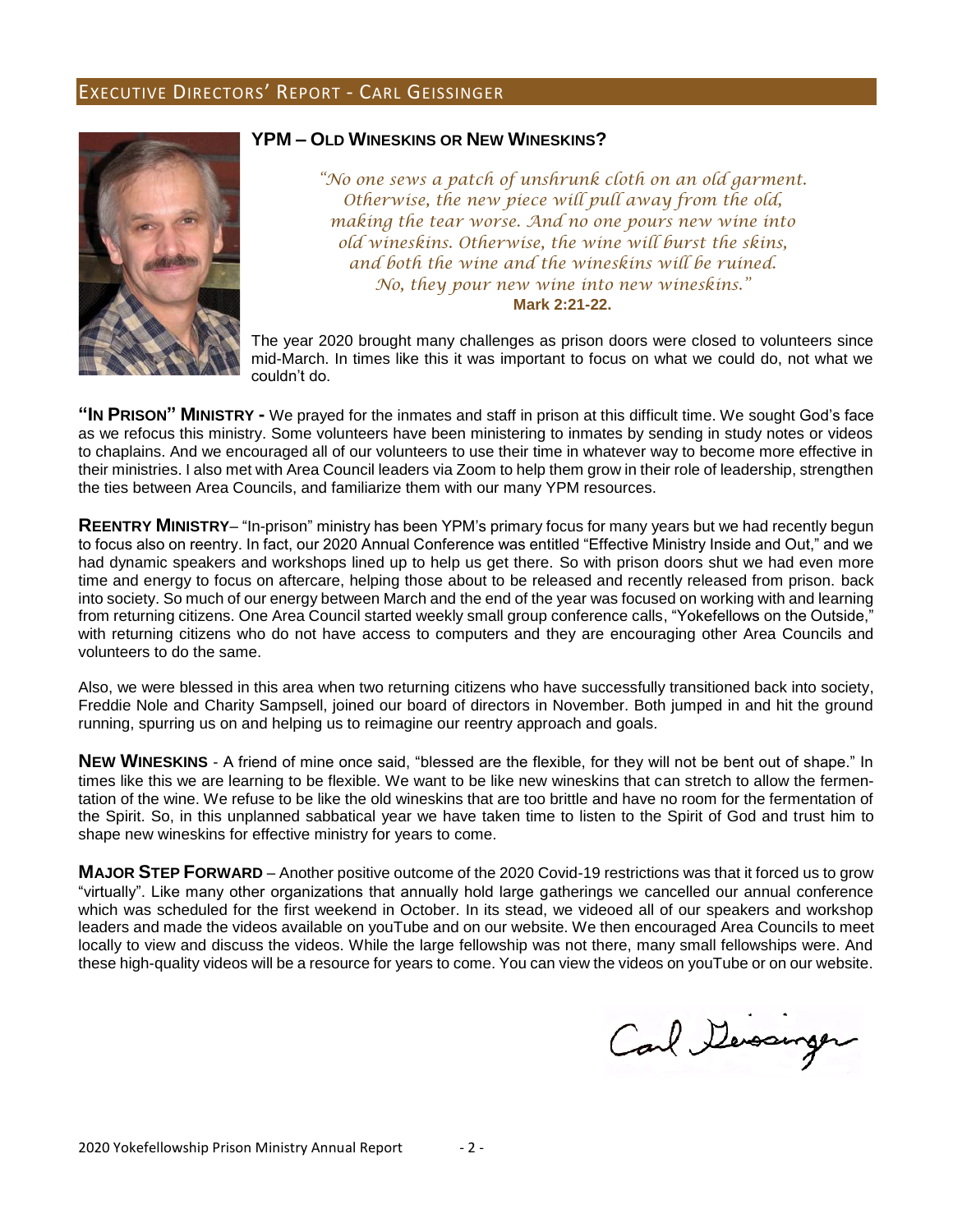#### ABOUT YPM



**YPM's** mission is to "help at-risk youth, inmates, and returning citizens yoke themselves to Christ for salvation and changed lives." YPM is a 501c3 umbrella organization with local Area Council (AC) affiliates. A governing board of directors, elected by representatives from areas served, provides direction and oversight to the growing ministry. In 2020 there were 15 Area Councils serving throughout PA. Each AC has its own governing body; recruits, trains, and assigns volunteers; has its own treasury and budget; and is asked to contribute 25% of its net income to the parent overarching ministry. Through these ACs, hundreds of volunteers are entering nearly half of the county, state, and federal adult correctional institutions in PA.

**YPM** grew out of a fellowship movement started in 1955 by Dr. Elton Trueblood (1900-1994), a renowned author, speaker, and theologian. Trueblood believed being a Christian was synonymous to being yoked with Christ (MATTHEW 11:28-30) and that we need to heed the call of PHILIPPIANS 4:3 to help others, "*Yes, I ask you loyal yokefellow….*". Regarding incarceration, Trueblood stated, *"Separation from the world for a while is justified if new life emerges."*



#### *"Come to me, all you who are weary and burdened and I will give you rest. Take my yoke upon you and learn from me for I am gentle and humble in heart and you will find rest for your souls. For my yoke is easy and my burden is light."* **MATTHEW 11:28-30**

**YPM** focuses on **small group discussions** for spiritual and personal growth through learning and practicing Biblebased disciplines. The result is the changed lives of those we serve as well as our own. The following selected attributes of discipleship are highly valued and taught as "marks" of a Yokefellow:

- · **Commitment -** Hearing Christ's call "Come to me" a Yokefellow knows his answer gives a center of stability in life as he or she also joins Christ in lifting the burdens of others.
- · **Discipline -** A Yokefellow voluntarily accepts:
- · **Discipline of Prayer** pray daily.
- · **Discipline of Scripture -** read reverently and thoughtfully a portion of Scripture daily, following a definite plan.
- · **The Discipline of Worship -** to share, at least weekly, in the public worship of God.
- · **Discipline of Money -** give a definite portion of my income to the promotion of Christ's cause and as an act of worship.
- · **Discipline of Time -** use my time as a sacred gift, not to be wasted, striving to make my daily work, whatever it may be, a Christian vocation.
- **Discipline of Service daily lift some human burden.**
- · **Discipline of Study -** develop mental powers by careful reading and study.
- · **Witness -** A Yokefellow is one who knows that faith in Christ is not a private affair; to be kept it must be shared.
- · **Ministry** A Yokefellow is one who participates in the universal ministry. The New Testament is clear; all are called and all are recruits in Christ's cause (Ephesians 4:1).
- · **Fellowship** It is impossible to be a Christian in isolation. A Yokefellow finds or produces a redemptive Christian fellowship.

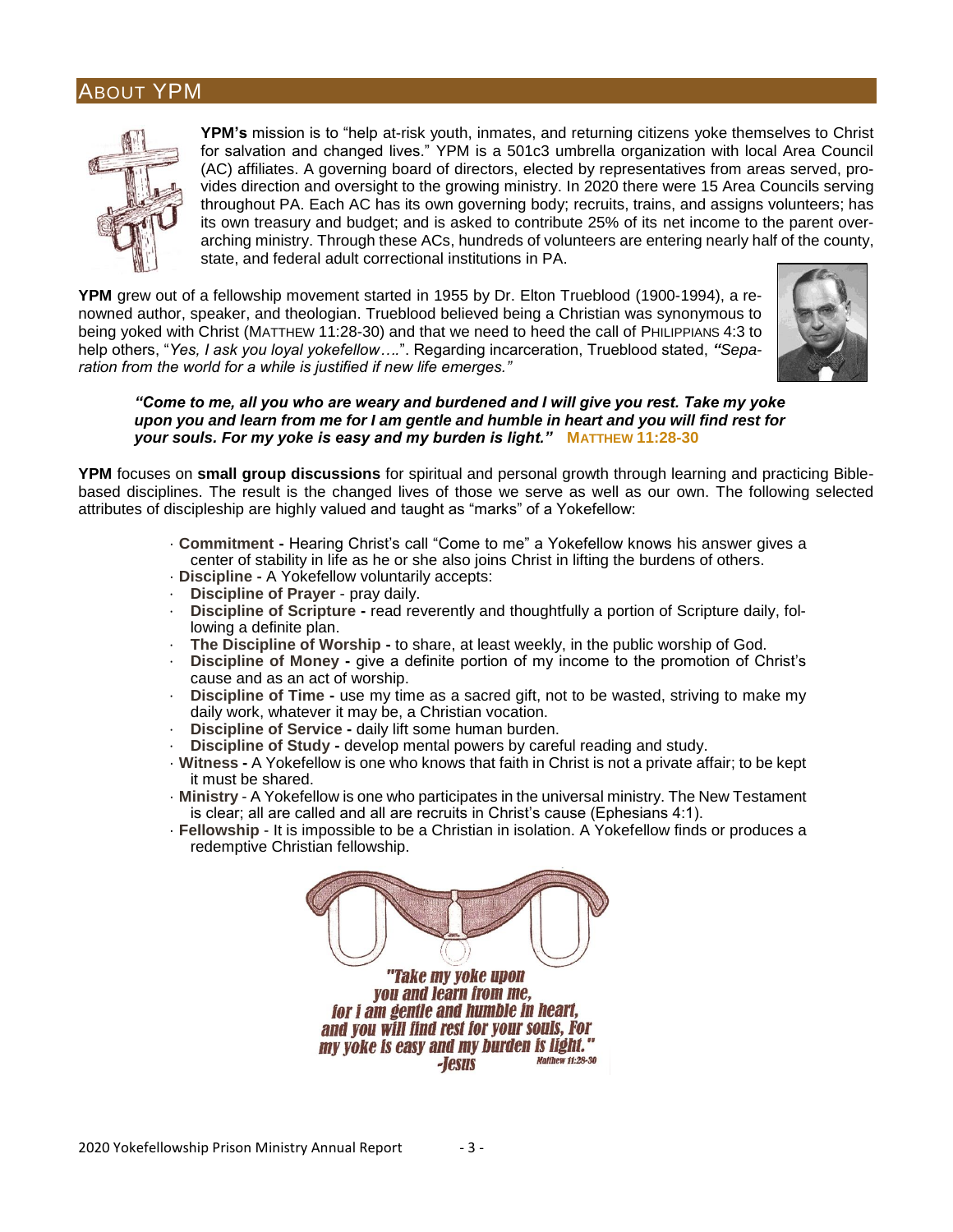#### BOARD OF DIRECTORS AND STAFF

## *YPM BOARD OF DIRECTORS* (AS OF 12/31/20)

**CHAIR** (2023) David Lewis Lehigh Valley AC

**VICE-CHAIR** (2022) David Kurtz Central PA AC

**SECRETARY** (2021) Sue Wiseman Three Rivers AC

**TREASURER** (2021) Sue Wiseman Three Rivers AC

**DIRECTOR AT LARGE** (2022) Virginia Smith Harrisburg Area AC

**DIRECTOR AT LARGE** (2022) Charity Sampsell Upper Susquehanna Valley AC

**DIRECTOR AT LARGE** (2021) Curvin Weaver Berks County AC

**DIRECTOR AT LARGE** (2023) Freddie Nole Delaware Valley AC

**NE RAC CHAIR** (2020) Sandy Nelson Upper Susquehanna Valley AC

**SE RAC CHAIR** (2020) David Lewis Delaware Valley AC

**SC RAC CHAIR** (2020) David Bowen Central PA AC

#### **NW & SW RAC CHAIR** (2020),

David Manos NC PA AC

The YPM Board of Directors usually meets via phone conference call the first Monday monthly at 8 PM.

## *YPM STAFF*



**EXECUTIVE DIRECTOR** Carl Geissinger 570-765-3923 info@yokefellowship.net



**SC REGIONAL DIRECTOR** Mike Knott 814-669-4125



**NE REGIONAL DIRECTOR** Nessie Whaley 570-326-6868



**SE REGIONAL DIRECTOR** William Jones 610-755-2312



**NW/SW REGIONAL DIRECTOR** Sean Atkinson 724—672-0545 \*Carl Geissinger 1/1-5/15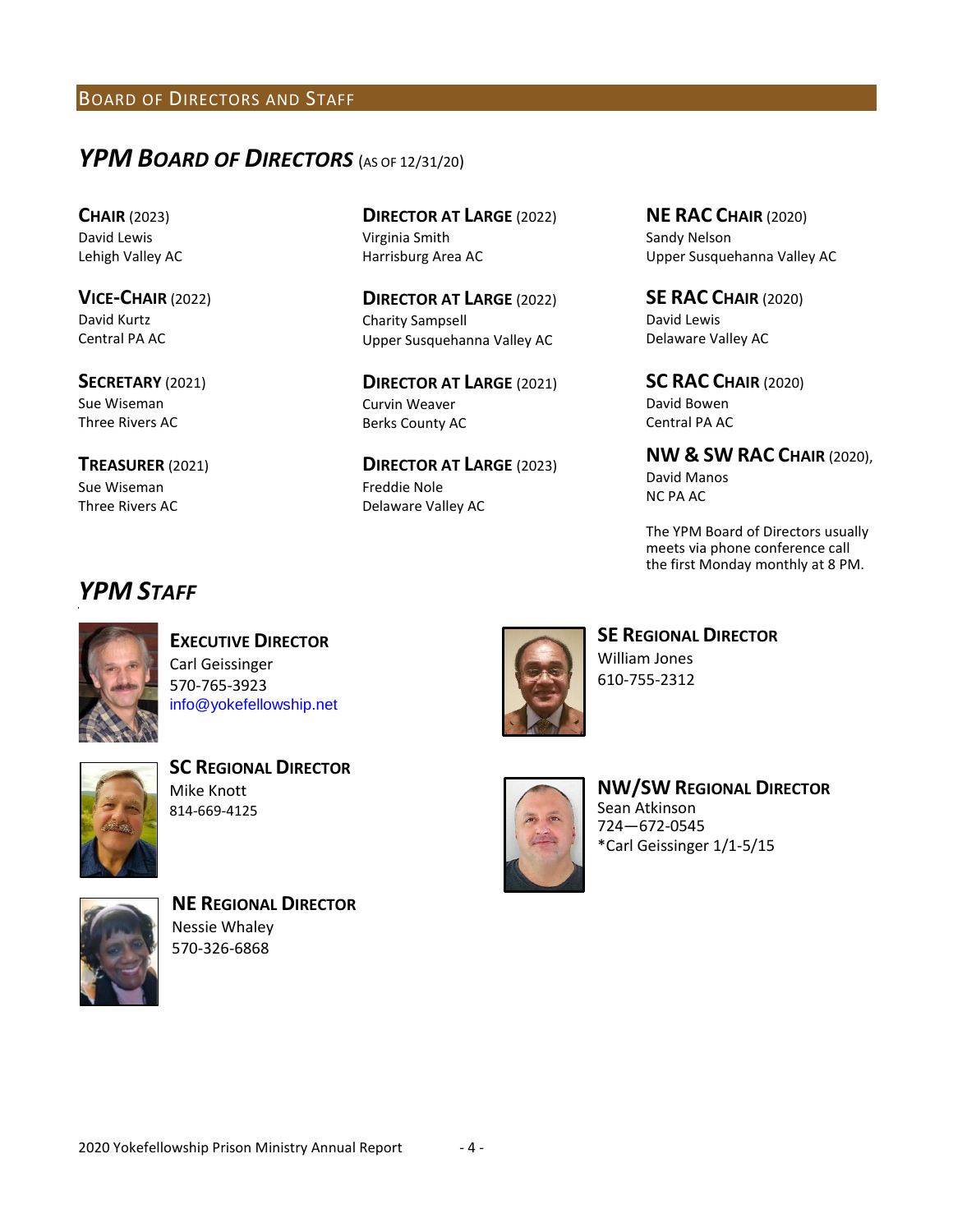#### AREA COUNCILS AND REGIONS



#### **NW REGION**

#### **LAKE ERIE AC**

c/o Carol Battin 533 LeBoeuf Trail Road Titusville, PA 16354 Council Directors & Co-Chairs – Carol Battin & Mary Miller

#### **NC PA AC**

PO Box 1081 Clearfield PA 16830-5081 Chair & Council Director – David Manos

#### **SW REGION**

#### **INDIANA COUNTY AREA AC**

c/o Sean Atkinson 13 Depot St Penn, PA 15675 Chair & Council Director – Sean Atkinson

#### **THREE RIVERS AC**

c/o New Stanton Assembly of God 117 Assembly of God Lane New Stanton, PA 15672-9402 Chair & Council Director – Sue Wiseman

#### **SC REGION**

**CENTRAL PA AC** c/o David Bowen 601 13th St Huntingdon, PA 16652 Chair – Keith Nolt Council Director – David Bowen

#### **FRANKLIN COUNTY AC**

c/o Roy Fahnestock 2488 McDowell Rd St Thomas, PA 17252 Chair – Hans Lehman Council Director – Roy Fahnestock

#### **HARRISBURG AREA AC**

PO Box 206 Middletown, PA 17057 Council Director – Don Clouser Vice Chairs – Rev Doris Crater

#### **YORK WHITE ROSE AC**

c/o Keith Boyer 4401 Green Valley Rd Seven Valleys, PA 17360 Chair & Council Director – Keith Boyer

#### **NE REGION**

#### **UPPER SUSQUEHANNA AC**

1200 Almond St Williamsport PA 17701-2574 Chair - Jack Schrader, III Council Director - Danesta Whaley

#### **SUN AC**

c/o Stanley Bullard 1410 Strawbridge Rd Lewisburg, PA 17837 Chair - Stanley Bullard Council Director – John Traver **NE PA AC**

c/o Loretta Oswald 2654 Community Dr Bath, PA 18014-9205 Chair – Glen Claypoole Council Director – Loretta Oswald

#### **SE REGION**

#### **BERKS COUNTY AC**

c/o Curvin Weaver 518 Albert Dr Sinking Spring, PA 19608 Chair - Pat Antosy Council Director – Curvin Weaver

#### **DELAWARE VALLEY AC**

PO Box 86 Eagleville, PA 19508 Council Director – James Atkins Chair – Fred Noles

#### **LEHIGH VALLEY AC**

PO Box 3114 Wescosville, PA 18106-0114 Chair – Tom Panariello Council Director – Mike Hagen

#### **SCHUYLKILL COUNTY AC**

PO Box 141 Pottsville, PA 17901-0141 Chair – Bernie Bowman Council Director –Cliff Balson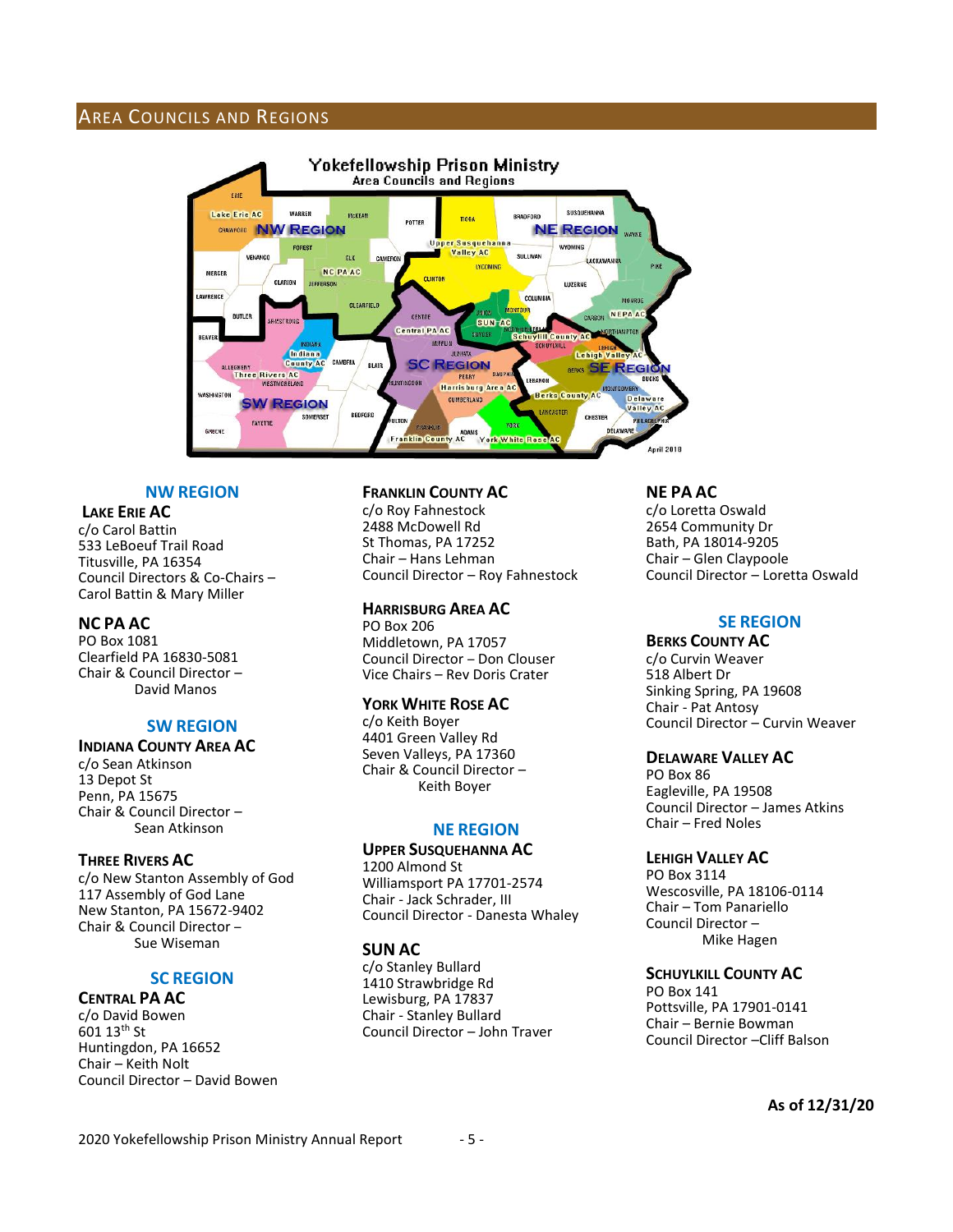#### MINISTRY PRESENCE

## **DUE TO COVID-19 THE DOORS TO CORRECTIONAL FACILITIES AND AFTERCARE PROGRAMS WERE CLOSED AFTER MARCH 15.**

## **MINISTRY STATISTICS AS OF MARCH 2020**



## **INSTITUTIONS IN WHICH YPM SERVED UNTIL MARCH 15, 2020**

**PA COUNTY INSTITUTIONS** 

**PA STATE INSTITU-TIONS (15/26)** Benner Township Cambridge Springs Camp Hill Coal Township Fayette Forest **Frackville Houtzdale Huntingdon** Mahanoy **Muncy** Pine Grove Phoenix Rockview **Smithfield** 

**(29/65)** Armstrong County Jail Berks County Jail System Carbon County Correctional Facility Centre County Correctional Facility Chester County Prison Clearfield County Prison Clinton County Correctional Facility Dauphin County Prison Elk County Prison Franklin County Jail Indiana County Prison Lehigh County Jail Lehigh County Community Corrections Lycoming County Prison & Pre-Release Mifflin County Correctional Facility Montgomery County Prison Northampton County Jail Northumberland County Jail Perry County Prison Philadelphia Industrial Correctional Center Philadelphia Riverside Correctional Center Pike County Prison Schuylkill County Prison Snyder County Prison Tioga County Prison Union County Prison Wayne County Jail Westmoreland County Prison York County Prison

**YOKEFELLOWSHIP AFTER-CARE (6)**

Lehigh County Center for **Recovery** Mifflin County, New Life Church,Burnham New Person Ministries, Berks County Stepping Stones to Freedom, Mifflin County Transitional Living Center, Lycoming County York County @Life Beacon Foundation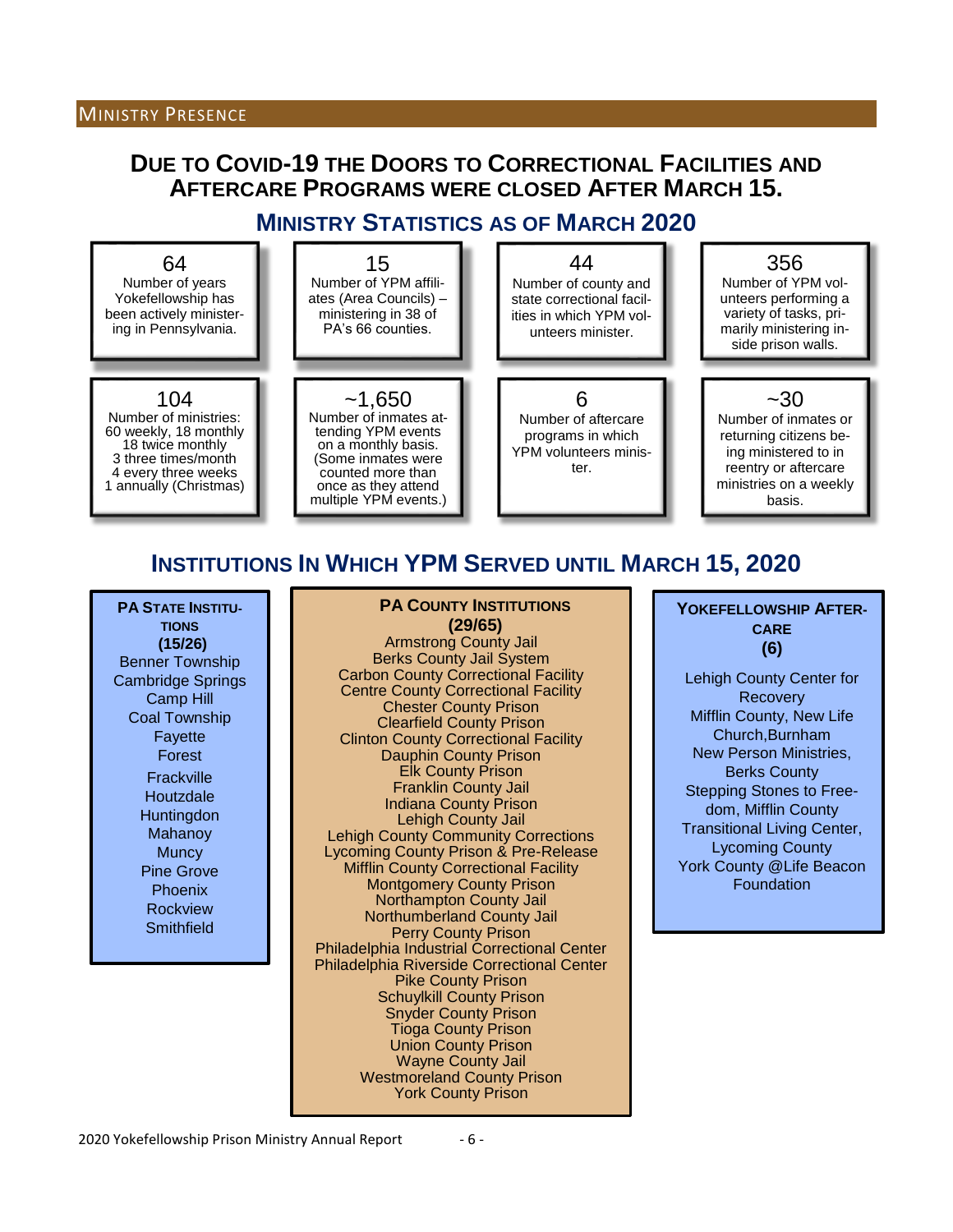## YPM Financial Report January - December 2020

| <b>INCOME</b>                             |         |            |
|-------------------------------------------|---------|------------|
| <b>AC Support</b>                         |         |            |
| <b>Berks County</b>                       | \$300   |            |
| <b>Central PA</b>                         | \$3,500 |            |
| <b>Delaware Valley</b>                    | \$500   |            |
| <b>Franklin County</b>                    | \$2,000 |            |
| <b>Harrisburg Area</b>                    | \$1,400 |            |
| Indiana Area                              | 0       |            |
| <b>Lake Erie</b>                          | \$100   |            |
| <b>Lehigh Valley</b>                      | \$1,031 |            |
| <b>North Central PA</b>                   | \$3,000 |            |
| <b>North Eastern PA</b>                   | \$250   |            |
| <b>Schuylkill County</b>                  | \$200   |            |
| <b>SUN Area</b>                           | \$1,384 |            |
| <b>Three Rivers</b>                       | \$1,250 |            |
| <b>Upper Susquehanna Valley</b>           | \$1,320 |            |
| <b>York White Rose</b>                    | \$185   |            |
| <b>Total AC Support</b>                   |         | \$16,419   |
| <b>Direct Donations from</b><br>AC Area   |         | \$13,981   |
| <b>Donations - Other</b>                  |         | \$160      |
| Grants                                    |         | \$64       |
| Interest/Inv Inc                          |         | \$1,249    |
| <b>Misc Income</b>                        |         | \$28       |
| Program Income                            |         |            |
| Annual Conference (Special Appeal)\$1,650 |         |            |
| <b>Total Program Income</b>               |         | \$1,650    |
| <b>Total Income</b>                       |         | \$33,551   |
|                                           |         |            |
| <b>EXPENSE</b>                            |         |            |
| <b>Contract Services</b>                  |         | \$225      |
| Fees                                      |         | \$1        |
| <b>Operations</b>                         |         |            |
| <b>Postage, Mailing Service</b>           | \$290   |            |
| <b>Printing and Copying</b>               | \$455   |            |
| <b>Rent &amp; Utilities</b>               | \$1,200 |            |
| <b>Supplies</b>                           | \$110   |            |
| <b>Website, Technology</b>                | \$202   |            |
| <b>Total Operations</b>                   |         | \$2,257    |
| <b>Payroll Expenses</b>                   |         | \$34,193   |
| <b>Program Expenses</b>                   |         |            |
| <b>Covenant Meals</b>                     | \$113   |            |
| <b>Travel and Meetings</b>                | \$524   |            |
| <b>Volunteer Expenses</b>                 | \$0     |            |
| <b>YPM Annual Conference</b>              | \$1,120 |            |
| <b>Total Program Expenses</b>             |         | \$1,757    |
| <b>Scholarships</b>                       |         | \$200      |
| <b>Total Expense</b>                      |         | \$38,632   |
| <b>NET INCOME</b>                         |         | ( \$5,081) |
|                                           |         |            |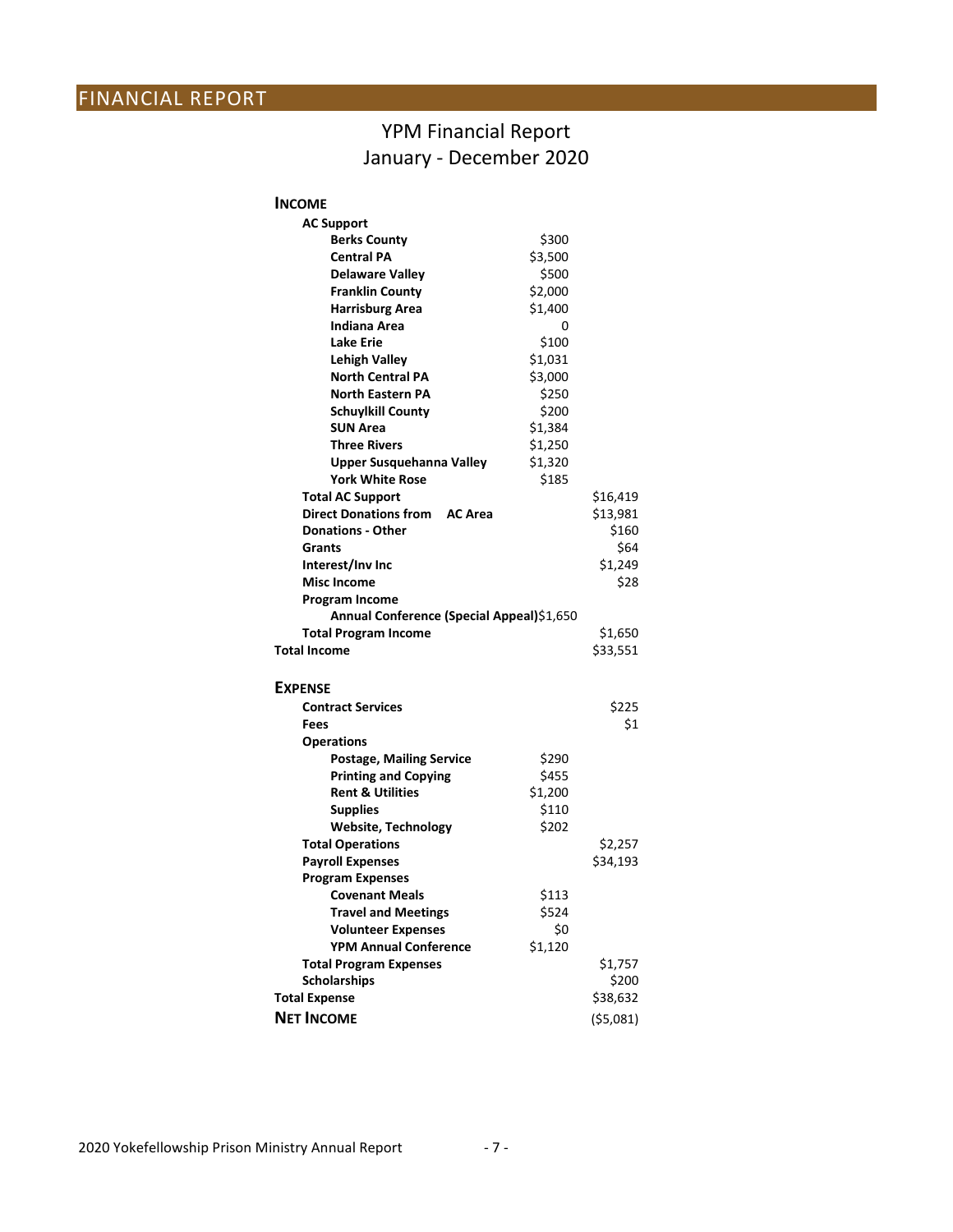## *We In Yokefellowship Prison Ministry Believe:*

- **God** There is one eternal, almighty, and perfect God in essence, revealed in three persons: the Father, the Son and the Holy Spirit. We are faithful to the biblical revelation that in one sense God is one and in a different sense He is three. *Deut 6:4, Matt 3:16-17, Matt 28:19*
- **Jesus Christ** Jesus Christ is true God and true Man, born of a virgin, died for our sins, rose from the dead, and will return in glory and power. *Matt 1:20, Matt 16:27, Rom 1:3-4*
- **The Holy Spirit** When a person becomes born again, by believing and receiving Jesus Christ, God resides in that person through the Holy Spirit. All the divine attributes ascribed to the Father and the Son are equally ascribed to the Holy Spirit. *Gen 1:26, Acts 2:28, 1 Cor 3:16*
- **The Word** The Bible is the inspired, infallible, and authoritative Word of God given through the Holy Spirit for the purpose of teaching, rebuking, correcting, and training in righteousness. *2 Tim 3:16-17, Heb 4:12-13, 2 Pet 1:20-21*
- **The Fall** God created mankind in His own image, but through the fall in the Garden of Eden man was removed from the Garden and separated from God. Thus, we are all sinners and cannot earn God's favor on our own. *Gen 3, Rom 3:23*
- **The Plan** God's original plan to give mankind eternal life was rejected by Adam and Eve. In God's redemptive plan, man is rescued from death by the priceless shed blood of Jesus Christ. His atoning death on the cross ended the separation for all those who come to Him. *Rom 4:23-25, Eph 2:8, 1 Pet 3:18*
- **The Way** Jesus Christ is the way, the truth, and the life. No one goes to the Father except through Him. Jesus Christ is the only way to be saved. *John 14:6, John 20:31, Acts 4:10-12*
- **The Call** Everyone who is reconciled to God through Christ Jesus is called to be a minister of reconciliation – an ambassador of Christ. As Yokefellows, we are called to provide a ministry of reconciliation to those who are or were incarcerated, always showing love and respect to all persons. *Matt 5:16, 2 Cor 5:20, Eph 6:17-20*
- **The Body of Christ** All believers are members of the body of Christ. With Christ as the "head," every member is called to have a personal relationship with Him, to be His disciple, to love one another, and to use our gifts for the body. *John 12:26, 1 Cor 12:27, Col 1:18*
- **The New Covenant** Those who yoke themselves to Christ are no longer part of the Old Covenant. Though the OT law is good in that it showed us our need for Christ and how to please God, Christians live by and are under a new covenant of grace alone. Having been released from the law, we are to live by grace and our lives are to continually reflect the glory of God. *Gal 3:13-14, Gal 3:19, 1 Tim 1:8*
- The Reward For taking the message of God's transforming love and forgiveness to captives and sharing the grace that has been given to us, great will be our reward in heaven. *Matt 5:12, Matt 25:34-36, 1 Pet 1:3-5*

(ADOPTED 9/15/07 Rev 4/9/11, 4/29/17, 8/3/20 (added scripture references))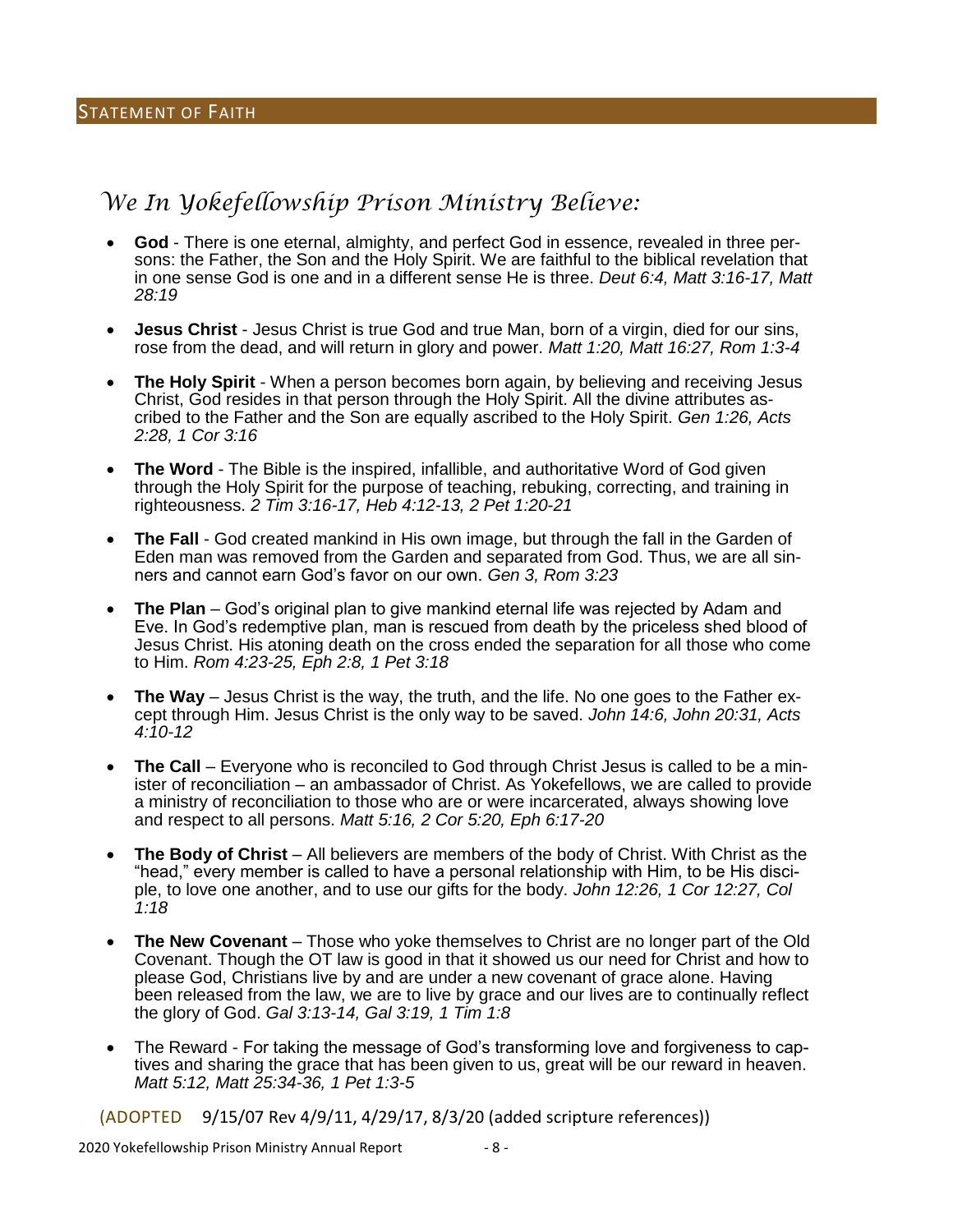#### SPECIAL THANKS TO FINANCIAL SUPPORTERS

## *SPECIAL THANK YOU TO OUR 2020 FINANCIAL SUPPORTERS*

AC Berks AC Central PA AC Delaware Valley AC Franklin County AC Harrisburg Area AC Lake Erie AC Lehigh Valley AC NC PA AC NE PA AC Schuylkill County AC SUN Area AC Three Rivers AC Upper Susquehanna AC York White Rose Anonymous Bethany United Methodist Church, Allentown, PA Franklin Castle Community Foundation Montrose PA Kevin Doss Kathy & Lou Kolb National Christian Foundation Thomas & Deborah Panariello Carol Parsons Tom Psomas Schwab Charitable William & Paulette Stanley Dale & Sue Wiseman

Please Note: *The names of supporters who make donations directly to an Area Council are not included in the above list. Only those who made donations directly to YPM Inc. are known and shown. We also greatly appreciate the faithfulness of those who support our Area Councils.*